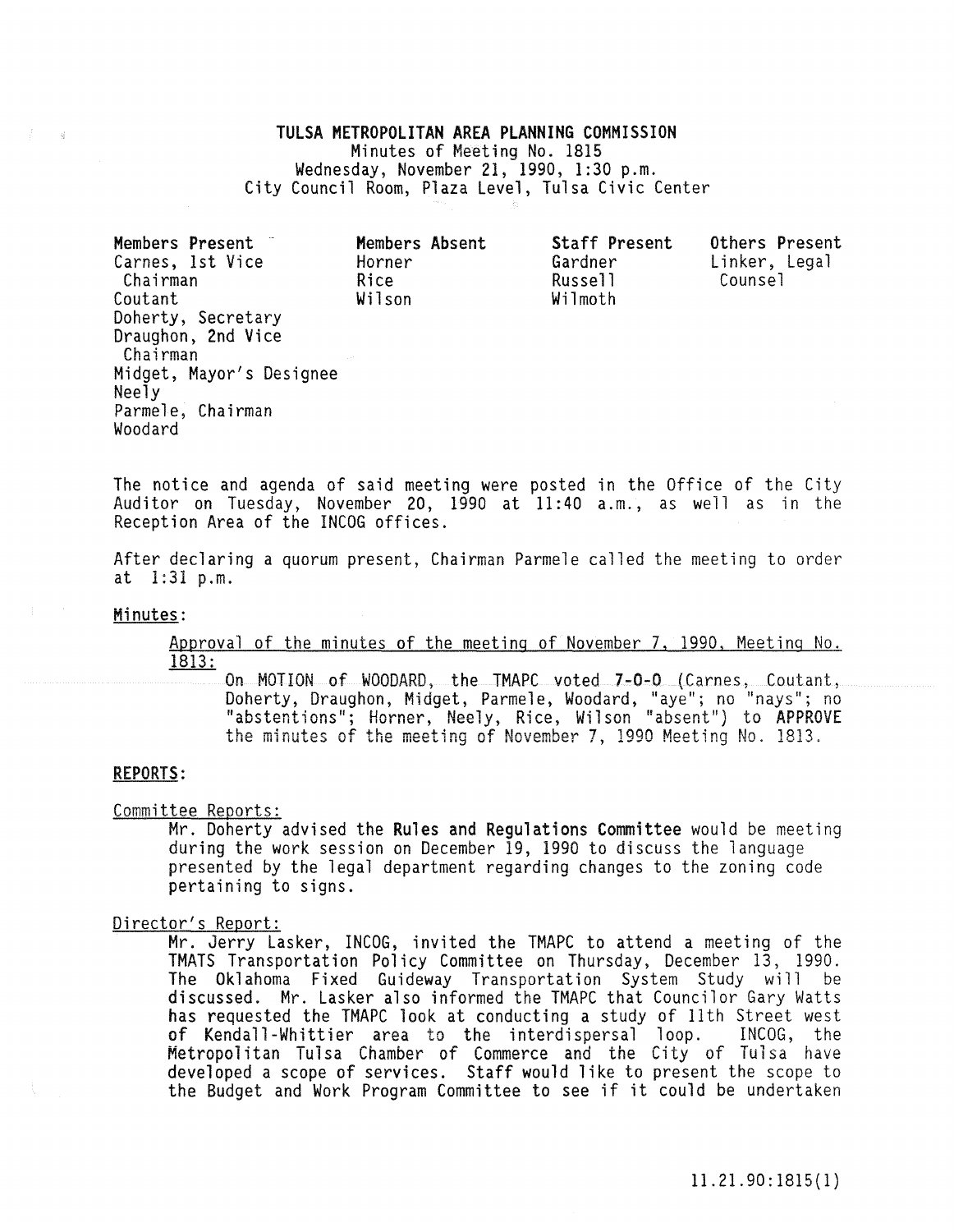as a TMAPC special study. Chairman Parmele directed staff to coordinate a meeting with Budget and Work Program Chair Marilyn Wilson.

# **SUBDIVISIONS:**

# PRELIMINARY PLAT APPROVAL:

Hampton South II (Z-4789-SP-2)(784) E. 74th St. & S. 108th E. Ave. (CO)

This is the second phase of this development which was reviewed as an overall plan by the TAC on 9/14/89 and approved by the TMAPC on 9/20/90 as a minor amendment to the Corridor District Plan. This second phase is in compliance with the CO Site Plan approval and follows the overall plan submitted and with the CO Site Plan approval and follows the overall plan submitted and<br>approved previously. The plat serves as the site plan since the lots are for detached single-family dwellings, to be constructed at RS-3 standards.

The Staff presented the plat with the applicant represented by Joe Donelson.

On MOTION of BELANGER, the Technical Advisory Committee voted unanimously to recommend approval of the PRELIMINARY plat of Hampton South II, subject to the following conditions:

- 1. On face of plat show:
	- a) Under title: "Corridor District Plan Z-4789-SP-2"
	- b) Identify Hampton South to the east
	- Indicate (dimension) that the east line of this plat is the centerline of the PSO easement and show the 50' dimension to the west edge of same.

## 2. Covenants:

- a) Section I.B.; second line: Change "west" to "east"
- b) Section II: approval date left blank is "September 20, 1989"<br>c) Section II.A.4; first line: after word "Reserve B", add: "i
- Section II.A.4; first line: after word "Reserve B", add: "in Hampton South"
- d) Section II.P.; first line: after words ... "boundary of the"; add: "Hampton South"
- 3. All conditions of CO District Site Plan review Z-4789-SP-2 applicable to a plat shall be met prior to final approval.
- 4. Utility easements shall meet the approval of the utilities. Coordinate with Subsurface Committee if underground plant is planned. Show additional easements as required. Existing easements should be tied to or related to property lines and/or lot lines.
- 5. Water plans shall be approved by the Water and Sewer Department prior to release of final plat.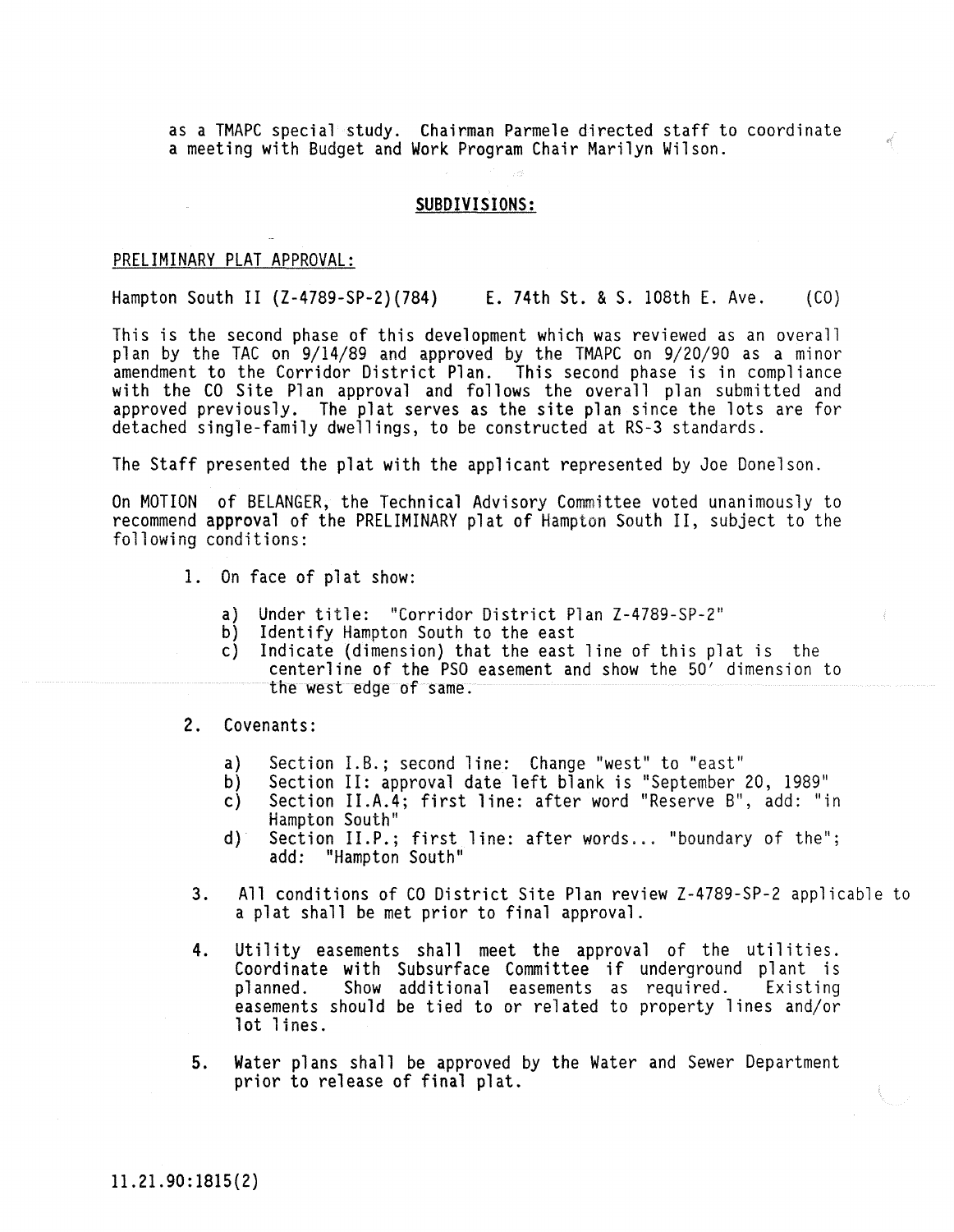- 6. Pavement or landscape repair within restricted water line, sewer line, or utility easements as a result of water or sewer line or other utility repairs due to breaks and failures, shall be borne by the owners(s) of the 10t(s).
- 7. A request for creation of a Sewer Improvement District shall be submitted to the Water and Sewer Department prior to release of final plat.
- 8. Paving and/or drainage plans shall be approved by Stormwater Management and/or City engineer, including storm drainage, detention design and Watershed Development Permit application subject to criteria approved by City Council.
- 9. A request for a Privately Financed Public Improvement (PFPI) shall be submitted to the City Engineer.
- 10. It is recommended that the developer coordinate with Traffic Engineer during the early stages of street construction concerning the ordering, purchase, and installation of street marker signs. (Advisory, not a condition for release of plat.)
- 11. It is recommended that the applicant and/or his engineer or developer coordinate with the Tulsa City-County Health Department for solid waste disposal, particularly during the construction phase and/or clearing of the project. Burning of solid waste is prohibited.
- 12. A "Letter of Assurance" regarding installation of improvements shall be submitted prior to release of final plat, including documents required under Section 3.6-5 of Subdivision Regulations.
- 13. All (other) Subdivision Regulations shall be met prior to release of final plat.

Staff recommended approval subject to the conditions listed.

#### Comments & Discussion:

In response to Mr. Coutant regarding setback along the expressways, Mr. Wilmoth commented that this was the basic plan that was originally approved. The owners showed no apparent problem with the depth on the lots. He stated it was his understanding that the expressway will be lowered and the lots would be somewhat higher along the west side.

TMPAC ACTION, 8 members present:<br>On MOTION of CARNES, the TMAPC voted 7-0-1 (Carnes, Doherty, On **MOTION** of **CARNES**, the TMAPC voted 7-0-1 (Carnes, Doherty,<br>Draughon, Midget, Neely, Parmele, Woodard, "aye"; no "nays"; Coutant "abstaining"; Horner, Rice, Wilson "absent") to APPROVE the Preliminary Plat for Hampton South II subject to the conditions as recommended by staff.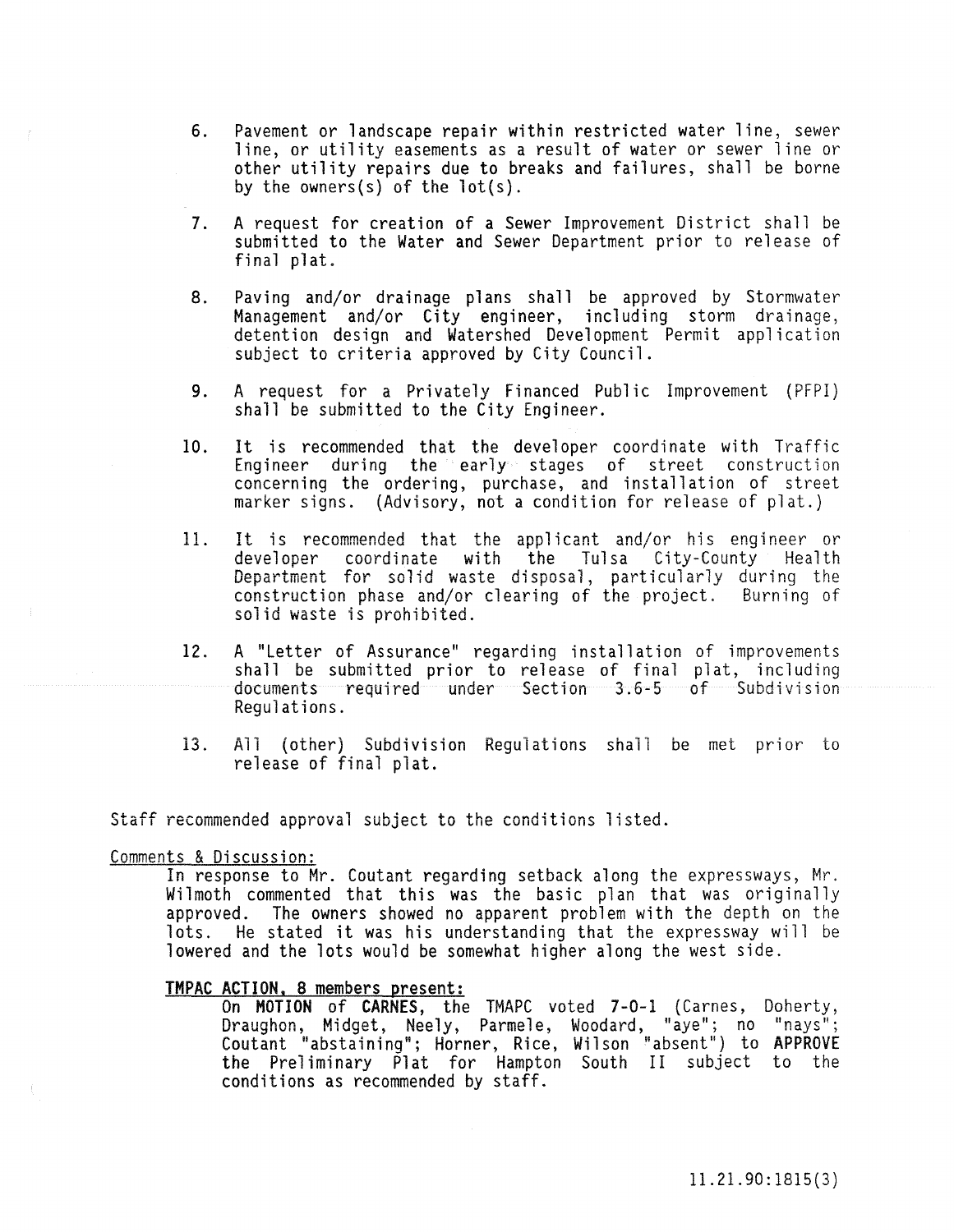# FINAL APPROVAL AND RELEASE:

Sampson Industrial Park (3304) NW of 1-244 and N. 145th E. Ave.

All releases had been received and staff recommended approval.

Comments & Discussion:

Le a Discussion.<br>Mr. Doherty inquired if the sewer had been brought down 145th East Avenue. Mr. Wilmoth commented that the sewer was brought down the back. Ira Crews, applicant, stated the sewer line that is in place was a 20" line starting at 145th East Avenue. It follows the creek approximately 600 feet.

# TMPAC ACTION. 8 members present:

On MOTION of COUTANT, the TMAPC voted 8-0-0 (Carnes, Coutant, Doherty, Draughon, Midget, Neely, Parmele, Woodard, "aye"; no "nays"; no "abstentions"; Horner, Rice, Wilson "absent") to APPROVE the Final Plat for Sampson Industrial Park and RELEASE same as having met all conditions.

#### EXTENSION OF APPROVAL:

Gilcrease Hills, Village II, Blk. 26 (2702)

Staff stated there were no particular problems with the plat but that applicant requested an extension due to difficult economic times.

# TMPAC ACTION. 8 members present:

On MOTION of DOHERTY, the TMAPC voted 7-0-1 (Carnes, Coutant, Doherty, Draughon, Neely, Parmele, Woodard, "aye"; no "nays"; no Midget "abstaining"; Horner, Rice, Wilson "absent") to APPROVE the Extension of Approval for one year for Gilcrease Hills, Village II, B1k. 26.

#### LOT SPLITS FOR RATIFICATION OF PRIOR APPROVAL:

| $L-17367$ Walker |                   |                | L-17368 Birkbeck |
|------------------|-------------------|----------------|------------------|
|                  | L-17369 Carpenter | L-17371 Rooney |                  |
| $L-17356$ Oliver |                   |                |                  |

Staff stated that all items where in order and recommended approval.

# TMPAC ACTION. 8 members present:

On MOTION of WOODARD, the TMAPC voted 8-0-0 (Carnes, Coutant, Doherty, Draughon, Midget, Neely, Parmele, Woodard, "aye"; no "nays"; no "abstentions"; Horner, Rice, Wilson "absent") to RATIFY the above listed lot splits which have received prior approval as recommended by staff.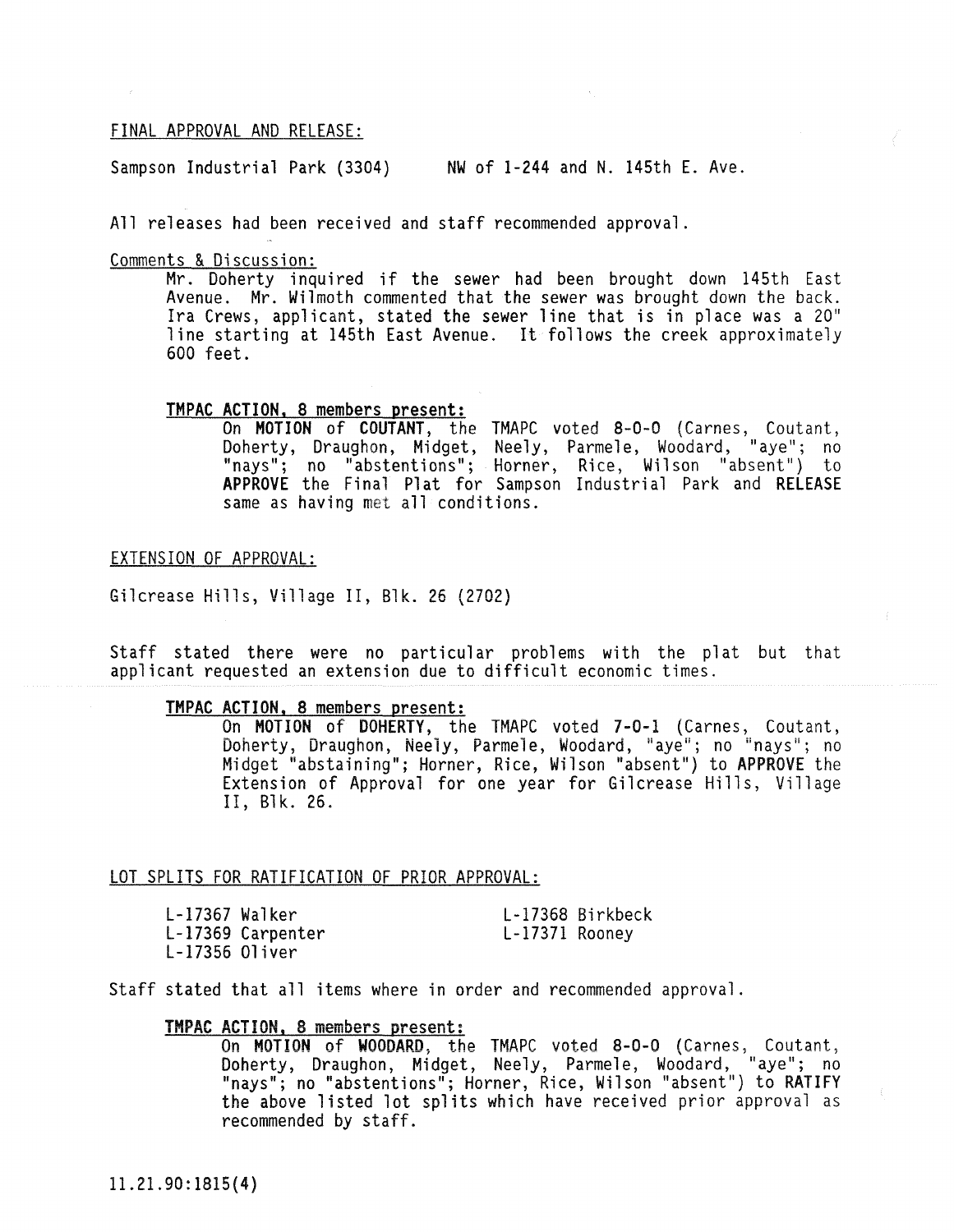#### OTHER BUSINESS:

# PUD 437: Detail Site Plan South side of 14th Place at Utica Avenue

The applicant has submitted a detailed site plan for PUD 437 for that portion located south of 14th Place (revised to reflect additional open space at the NW/c of this portion of the Plan leading into the neighborhood). The detailed plan for that area north of 14th Place was approved by TMAPC November 14, 1990.

After review of the detailed site plan south of 14th Place, the staff finds the plan to be in conformance with the PUD conditions as approved except for the building setback for that portion of the third story which is required to be setback 105' from centerline of 14th Place.

Staff recommends approval of the site plan subject to meeting the 105' setback from 14th Place for the third story portion of the plan.

#### TMPAC ACTION. 8 members present:

On MOTION of WOODARD, the TMAPC voted 8-0-0 (Carnes, Coutant, Doherty, Draughon, Midget, Neely, Parmele, Woodard, "aye"; no "nays"; no "abstentions"; Horner, Rice, Wilson "absent") to APPROVE the Detail Site Plan for PUD 437 subject to the 105' setback from 14th Place for the third story portion of the plan.

#### NFW BUSINESS:

Mr. Gardner advised that staff had been requested to visit the Wal-Mart site at the northeast corner of 91st and Memorial regarding landscaping. Upon investigation it was determined that all landscaping required had been provided. He further stated staff had recommended the large asphalt parking lot be broken up with landscaping but that condition was not approved. Landscaping exists on the north, around the perimeters and at the intersection corner. The applicant's request had been for approximately 7 1/2 percent net landscaping. A large portion of the property which is in grass belongs to the city. This brings approximately 11 percent that amount of land that will be landscaped. The large amount of uninterrupted paving is what makes it look as though there is not as much landscaping and open space as required by TMAPC.

Mr. Draughon inquired of staff whether the letter to the Tulsa World about one month previous regarded the same iocation. He questioned whether there was a city ordinance that addressed this. In response Mr. Gardner advised this was part of the TMAPC work program and was included in the update to the subdivision regulations and zoning code. He commented that the mayor's office was conducting a study regarding the "streetscape", i.e. requiring the planting of trees along the streets. Landscaping along the main enterance